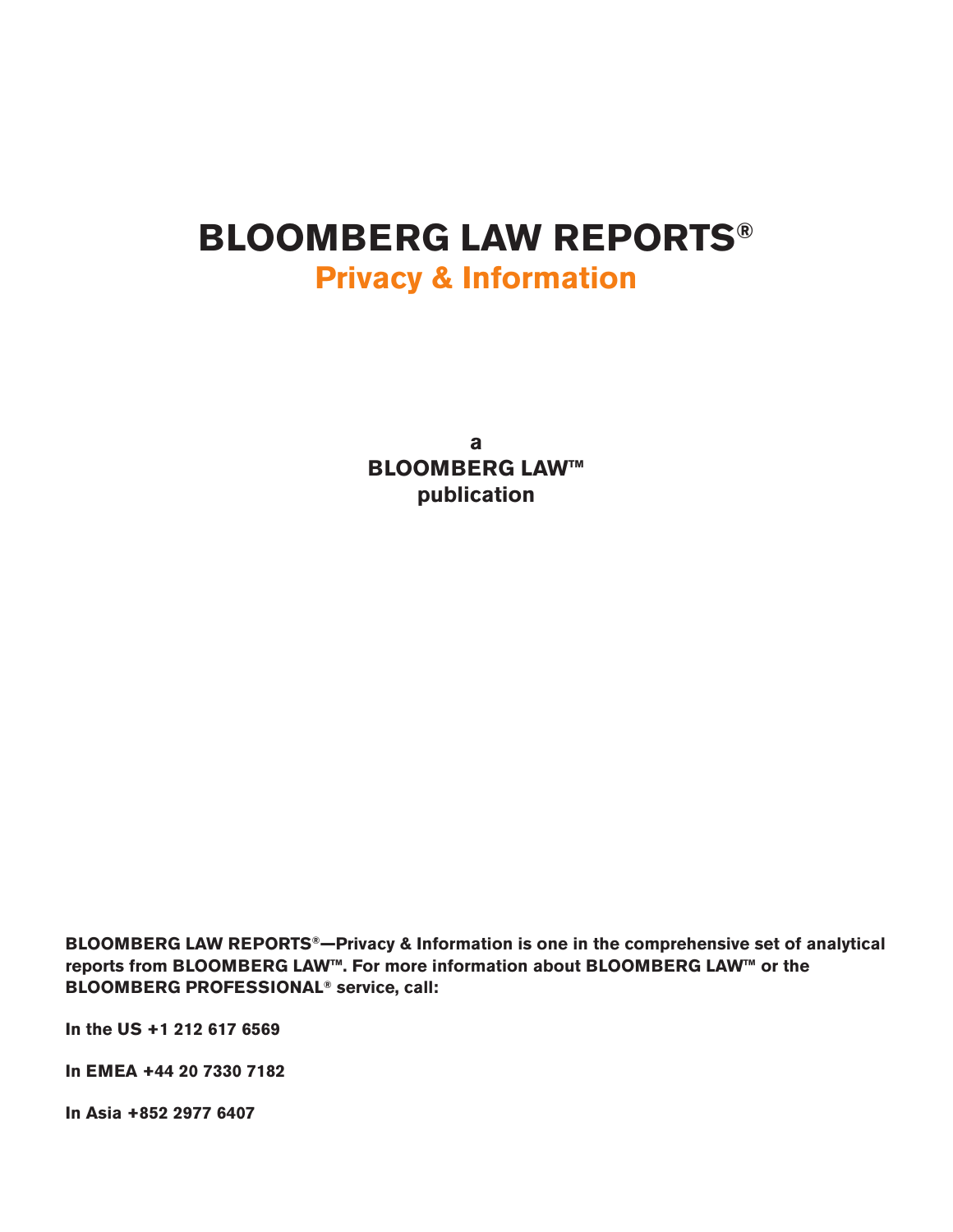# **Featured Article**

# **The Privacy and Security Challenges of Electronic and Personal Health Records: Is Your Business Prepared?**

#### Contributed by:

#### Linda A. Malek and Jay D. Meisel, Moses & Singer LLP

Every advance in healthcare information technology presents a new challenge to a patient's privacy. The recent initiatives promoting electronic health records (EHRs) and personal health records (PHRs) are no exception. While the use of these records could potentially revolutionize the way physicians treat patients and both patients and physicians manage medical data, they will also put unprecedented amounts of personal information at the fingertips of thousands of third parties. An increased number of individuals with access to health information will only increase the likelihood that, whether inadvertently or purposefully, data security will be breached. The federal Health Insurance Portability and Accountability Act (HIPAA), state health information privacy laws, and state security breach laws all aim to protect an individual's data from various incidents in which personal information may be compromised. However, the mere existence of these laws does not mean that a person's health data is necessarily safe. Scores of high profile security breaches have occurred over the past several years, including breaches resulting in unauthorized access to massive amounts of private data at pharmaceutical companies, major data brokers such as ChoicePoint, hospitals, and the Veteran's Administration. In the dawning era of EHRs and PHRs, physicians, hospitals, insurers, claims processing companies, and various information technology entities must be ready to combat threats to electronic health information. The reality is that many are unprepared.

There is a growing tension between the rapid growth in the use of EHRs and PHRs and the tightening regulation of the security of personal information. In order to effectively navigate the emerging technology and opportunities afforded by EHRs and PHRs, entities conducting business involving such records must be equipped to prevent or mitigate any threat to personal data that may occur, as we will discuss in greater detail below.

## **Electronic Health Records and Personal Health Records: Overview and Trends**

EHRs are typically defined as clinical patient health records in electronic format that are originated, managed and maintained principally by healthcare providers. They may include information about a patient such as medical history, lifestyle, demographics, any prescription medication, test results, and billing information, and in some instances, they are made accessible to patients.

EHRs have many attributes; if used effectively they can reduce medical errors and costs, as well as increase efficiency. Their advantages range from eliminating confusion resulting from a physician's handwriting to enhanced searchability, making it easier for a provider to assess possible drug interactions or for a consistent pattern of symptoms. Depending on the platform, another advantage EHRs may offer is accessibility. If they can be transmitted outside of a particular entity's local information system, they have the potential to be shared with providers and other healthcare entities throughout the world.

PHRs are clinical patient health records in an electronic format that are created by patients themselves, but are maintained by an outside vendor such as an HMO member site or an information technology entity such as Microsoft or Google. They are accessed principally by the patient, but in some formats can be accessed by providers and/or insurers depending on what level of access the patient provides to healthcare entities. PHRs have advantages similar to those of EHRs if a patient grants his or her providers full access to records.

Adoption of EHR platforms has been historically slow. In late 2006, approximately 11 percent of hospitals had a fully implemented EHR system, according to a survey conducted by the American Hospital Association.<sup>[1](#page-5-0)</sup> In study by the Healthcare Financial Management Association in 2006, hospitals cited lack of national information standards and code sets, lack of funding, concern about physician usage, lack of interoperability and concerns about privacy as obstacles to EHR adoption[.2](#page-5-1) Less than 30 percent of officebased physicians reported using EHR systems in a recent study by the National Center for Health Statistics, and only 12.4 percent used comprehensive EHR systems.<sup>3</sup> However, the use of EHR systems by office-based physicians has increased over 50 percent in the past five years.[4](#page-5-3)

A wave of recent local, state and federally-sponsored initiatives should help to increase the implementation rate of EHRs. New York State and New York City have been particularly active in encouraging expanded use of EHRs by healthcare providers. At the end of February 2008, Mayor Bloomberg announced that New York City was ready to equip 1,000 Medicaid providers with an EHR system by the end of 2008. Already more than 200 primary care doctors in New York City are using EHRs, and the city says it is on track to reach its goal of 1,000 providers serving more than a million patients by the end of the year[.5](#page-5-4) Furthermore, Mayor Bloomberg is collaborating with a coalition of House Democrats to help achieve the goal of linking 75 percent of the nation's health care providers through an e-record system within a decade. On the state level, New York Governor David Patterson awarded \$105 million in grants in late March 2008 to 19 community based health information technology projects to help build a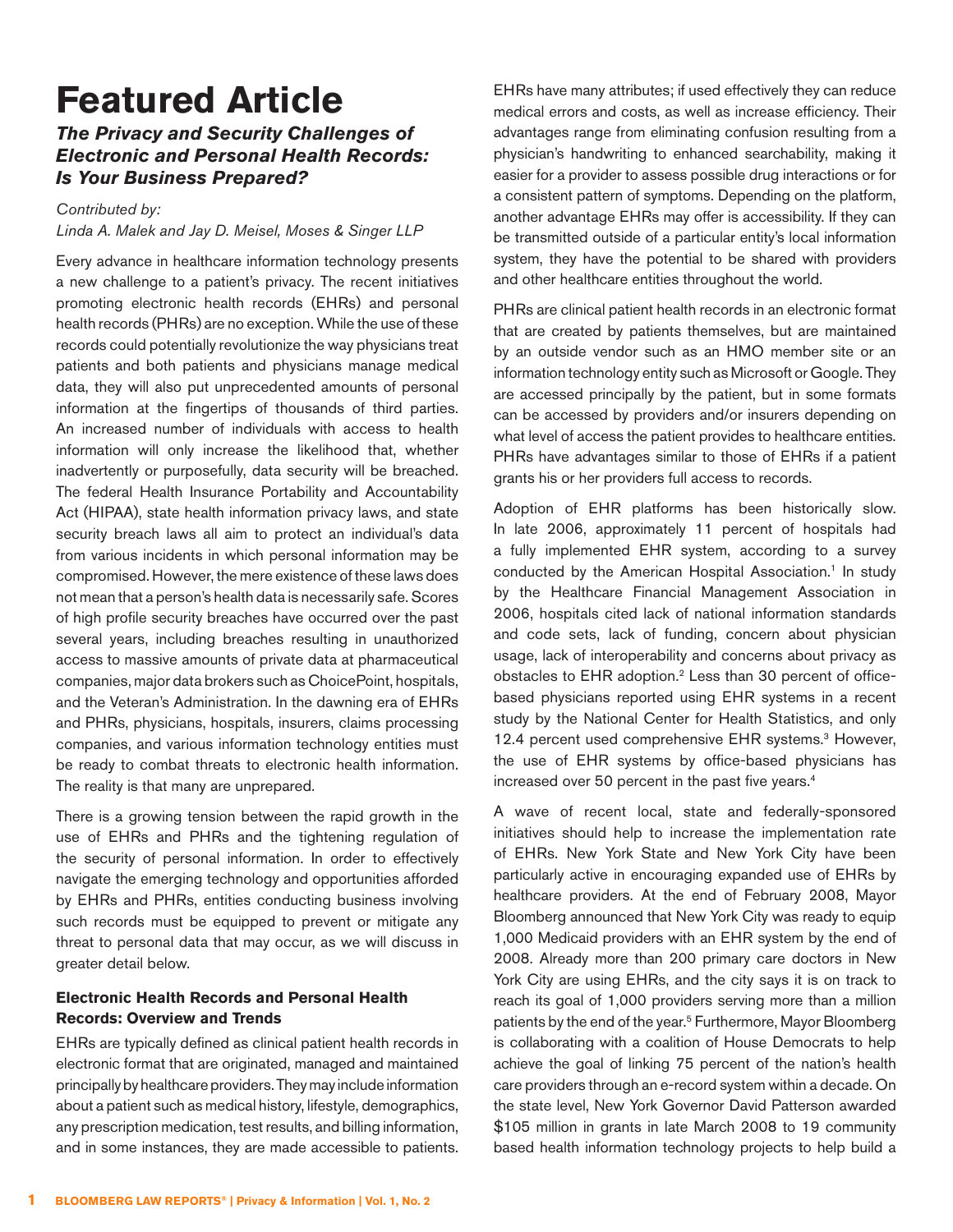statewide EHR system.<sup>6</sup> Grant recipients include Regional Health Information Organizations (RHIOs) such as the Bronx Regional Health Information Organization and Brooklyn Health Information Exchange, which facilitate the exchange of health information electronically within a specific geographic area.

Last year, a groundbreaking bill was introduced in the Senate by U.S. Senator Kennedy that, if passed into law, would "recommend specific actions to achieve a nationwide interoperable health information technology infrastructure" and "make recommendations concerning standards, implementation specifications, and certification criteria for the electronic exchange of health information for adoption by the federal government.["7](#page-5-6) The "Wired for Health Care Quality Act" would also authorize the Department of Health and Human Services (HHS) to award grants to facilitate the "widespread adoption of interoperable health information technology.["8](#page-5-7) Essentially, it would serve to boost implementation of EHRs throughout the U.S. using a common platform. At the time of publication, the sponsors of this legislation were hopeful that the legislation would pass by unanimous consent in the coming weeks.

Various private entities are now offering their own versions of PHR platforms. These platforms would allow consumers to manage and access their health records online. It would also give consumers the option of giving providers and insurers access to their records as well. Microsoft (through its website HealthVault), Google and a variety of HMOs are all developing such platforms, with security and privacy controls tailored to the needs of the consumer. Additionally, the Medical Banking Project, a policy group that focuses on the integration of banking technology, infrastructure and credit with healthcare administrative operations, is also conceiving of a private PHRtype platform, which it calls "consumer-directed healthcare (CDH) platforms." CDH platforms aim to go a step further than the PHR-platforms offered by Microsoft and Google, as they would not only give a consumer control of his or her health records, but also engage the consumer more fully in the financial aspects of his or her healthcare-related activities. A CDH platform would combine information from an individual's health plan and personal health accounts such as Health Savings Accounts (HSAs) and Flexible Spending Accounts (FSAs). The main objective of a CDH platform would be "to provide a coordinated link between the healthcare and financial services systems to offer the most comprehensive consumer-directed solution."[9](#page-5-8) Such a platform would also benefit from enhanced security from the banks that help to administer CDH platforms. Banks would protect health-related information much as they presently protect financial information.

However, despite the recent surge in EHR and PHR initiatives, efforts still remain highly fragmented. The available EHR and PHR frameworks are driven by different philosophies, potentially compete with each other, and appeal to different types of users, therefore creating different standards for privacy and security. The current lack of coordination between these various frameworks may lead to an increased risk of security breaches, as communication between multiple and possibly incompatible platforms could lead to data leaks and subsequent tampering with records by outside parties. The patchwork of state laws as well as the general lack of regulation in this area beg for federal legislation to set a uniform standard that will harmonize these efforts.

### **Security Breach Laws, HIPAA and Their Application to EHRs and PHRs**

Because private PHRs such as those offered by Microsoft are not explicitly regulated under HIPAA, which governs the use and disclosure of an individual's identifiable health information, health records created by consumers using these services would not be protected by HIPAA's privacy and security provisions. HIPAA generally applies to "covered entities", i.e. providers, health plans and clearinghouses, and breaches in the privacy and security of patient records by these entities result in significant penalties.<sup>[10](#page-5-9)</sup> However, when an entity such as Microsoft enters into an agreement with a consumer, it is not subject to the obligations of a covered entity; it would not even need to enter into a business associate agreement, which extends HIPAA protections from a covered entity to its business partners. Thus, without the protection of HIPAA, consumers may be left vulnerable and could potentially shift blame in any privacy breach situation to the providers viewing their PHRs (unless comparable state law protections extended to entities like Microsoft). While publicly-sponsored initiatives such as the ones in New York would be more strictly regulated (as they would be most likely subject to HIPAA indirectly through these public entities" activities as business associates of covered entities as well as other state privacy laws), questions remain about just how secure their EHR platforms are.

The Wired for Health Care Quality Act, described above, would have amended HIPAA so that "an operator of a health information electronic database" would essentially become a covered entity.<sup>11</sup> This would have resulted in entities that offer PHR platforms such as Microsoft becoming subject to HIPAA and would create a new class of businesses that would be required to adopt more stringent policies and procedures related to the privacy and security of certain health data. However, at the time of publication, an amendment authored by Senator Leahy significantly altering the privacy provisions of the bill had been accepted by Senator Kennedy in order to "ensure the privacy of individual protected health information.["12](#page-5-11) Senator Leahy stated in a recent press release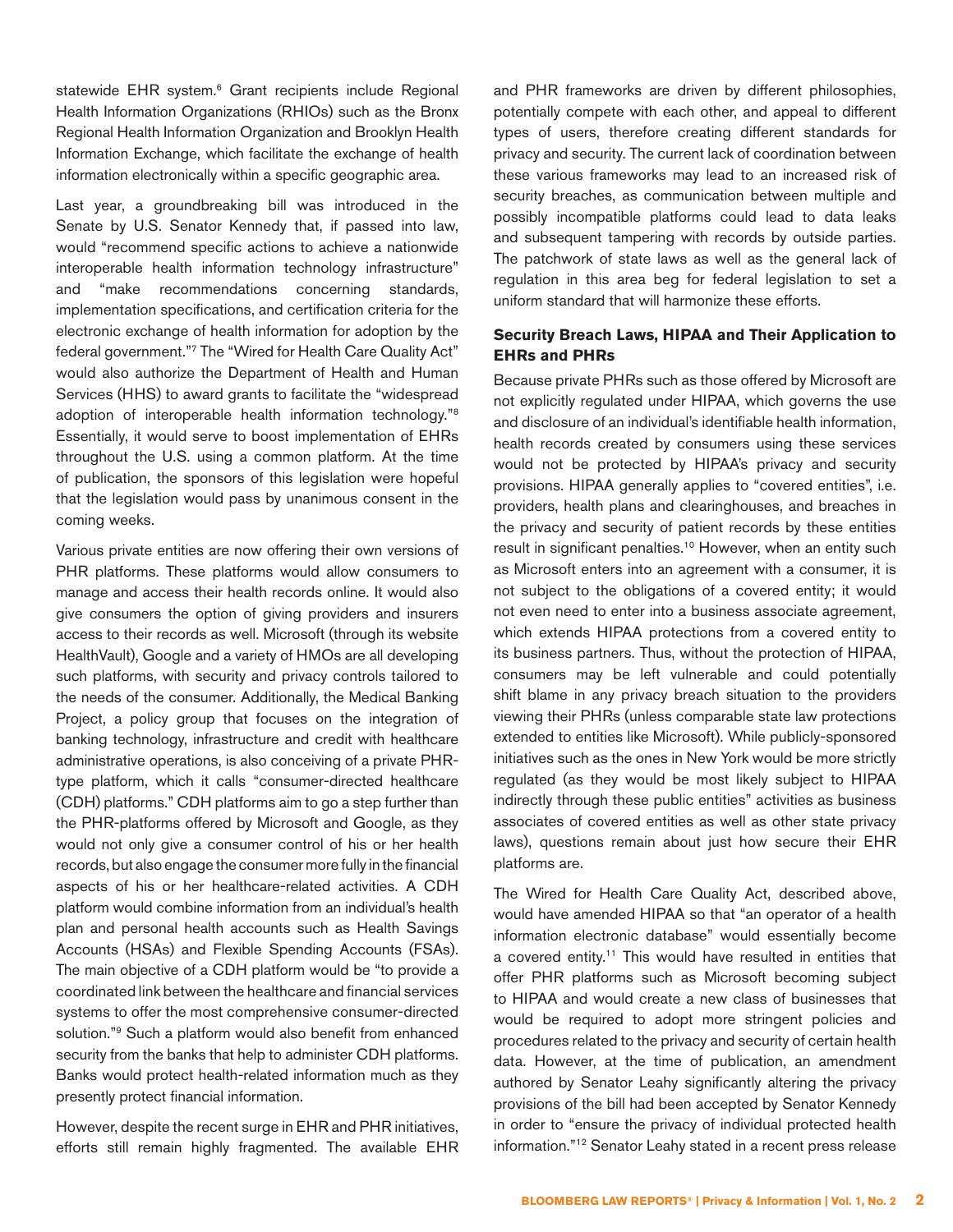that the amendment would prevent "operators of personal health information databases" from giving sensitive health records "to virtually anyone under the [HIPAA] Privacy Rule."[13](#page-5-12) This amendment eliminates the requirement that operators of PHR databases would be automatically covered under HIPAA. Rather, it would require that HHS submit to the Senate recommendations for privacy and security protections for PHRs, including whether it is appropriate to apply certain privacy regulations promulgated under HIPAA to PHRs and "the extent to which the implementation of separate privacy and security measures is necessary.["14](#page-5-13)

Certain covered entities dealing with EHRs and PHRs must also be prepared for heightened scrutiny of their security policies and procedures related to HIPAA. Earlier this year, the Office of E-Health Standards and Services of the Centers for Medicare and Medicaid Services (CMS) distributed a sample Interview and Document Request list for HIPAA Security Onsite Investigations and Compliance Reviews.<sup>[15](#page-5-14)</sup> This list indicates that CMS may request that a covered entity which contracts with CMS produce evidence of policies and procedures that address prevention, detection, containment and correction of security violations as well as other technical documents that address security matters.

Regardless of whether an entity operating an EHR or PHR platform is a "covered entity," all such entities would be subject to state security breach notification laws (currently enacted in 43 states, the District of Columbia and Puerto Rico) which require disclosure to consumers of any breach in their personal data. Under most states' laws, "personal information" includes only basic identifying information, but under the amended California security breach notification law, breaches in health insurance information and medical information<sup>16</sup> are also covered. Therefore, any entity that has clients or patients who reside in California would be subject to these heightened requirements. The Arkansas security breach notification law also has similar requirements regarding medical information. Regardless of which state security law(s) apply to a particular entity, the increased aggregation of data in EHR and PHR platforms as a result of the initiatives described above will leave more personal data vulnerable to security breaches.

An entity that deals with medical data should be prepared to adapt its policies and procedures to the changes in California law. If the entity has a national presence, it is more than likely to have customers or patients from California. Also, because California was the first state to codify a security breach notification law, and most states followed its lead, one could expect that other states will soon follow its example of including "medical information" in the definition of "personal information."

The challenges in complying with California's recently enacted amendments are already apparent. Even an advisory group affiliated with the California Office of Privacy Protection, which assists with the implementation and enforcement of the California security breach notification law, has struggled with formulating recommendations as to how best to comply with the new requirement that businesses and state agencies protect against and notify California residents of security breaches in medical information. Prior to being amended, the California breach notification law and related guidance was geared toward breaches affecting financial information. According to Joanne McNabb, Chief of the California Office of Privacy Protection, a breach of medical information is "a different kind of breach in a lot of ways . . . . The risk it poses is not the same" as a financial data breach.<sup>17</sup> The advisory group found that there is not an obvious way to "flag" a person's medical record in the same way a person's financial records would be flagged in the event of a security breach. Still, the recommendations are likely to include suggestions that breach notices be as specific as possible, stating what types of records were breached. Pam Dixon, a member of the California Office of Privacy Protection advisory group, said that the amended California law "may drive the debate nationally toward a uniform system like the credit bureaus for medical information."[18](#page-5-17)

#### **Lack of Preparedness and Increased Enforcement**

While entities increasingly adopt EHR platforms and promote the use of PHRs, they may not be prepared to assume the security risks associated with these types of data systems. In a 2008 study conducted by Kroll Fraud Solutions/HIMSS Analytics to better understand the status of patient data security at hospitals, the hospitals surveyed reported an average level of preparedness to deal with a security breach of 5.88 on a one to seven ascending scale.<sup>19</sup> Yet the same study indicated that only 56 percent of these hospitals had notified patients whose information was compromised as a result of a security breach.<sup>20</sup> 13 percent of the respondents to the survey reported that their organization had a security breach in the previous 12 months, with a patient's name and high level patient information, such as diagnosis, most frequently compromised[.21](#page-5-20) Also, according to the Government Accountability Office (GAO), in 2004–2005, 47 percent of Medicare Advantage contractors, 42 percent of Medicare fee-for-service contractors, and 38 percent of TRICARE contractors reported experiencing a privacy breach.<sup>22</sup> While hospitals and health plan contractors may have policies and procedures in place to combat security breaches, the Kroll survey and the GAO report would seem to indicate that the implementation of such policies and procedures is insufficient.

As healthcare institutions lag behind in their preparedness to deal with data security issues, HHS has stepped up its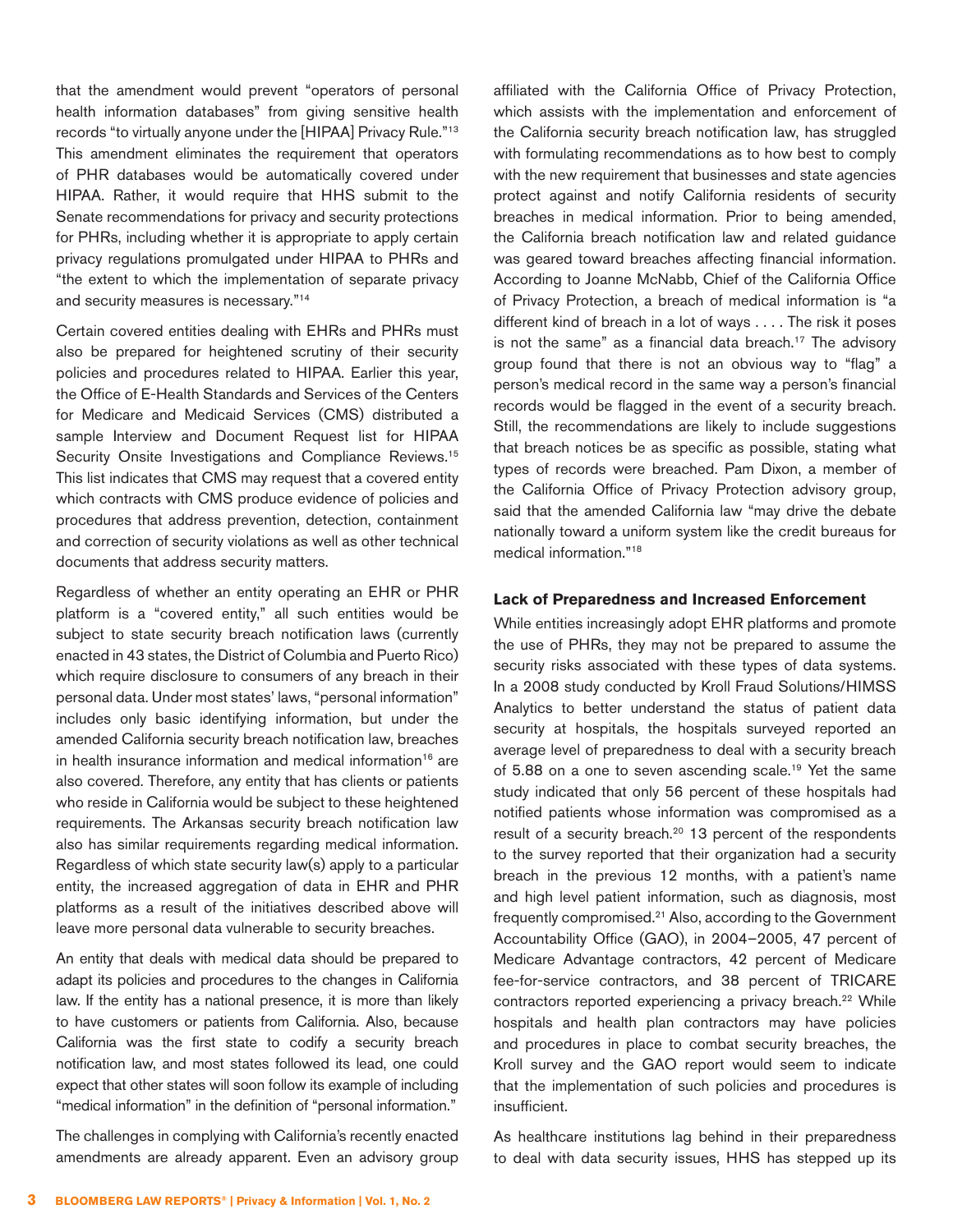enforcement efforts to counter noncompliance with HIPAA. In 2007, the total number of resolutions of possible Privacy Rule and Security Rule violations totaled 7,176, compared with only 4,761 resolutions in 2004. Of those resolutions, there were 2,199 investigations in 2007, compared to just 1,392 investigations in 2004.[23](#page-5-22) HHS is clearly responding to the proliferation of data security incidents that occur with increasing frequency as more health records become digitized and thus susceptible to compromise.

The short history of enforcement of security breach notification laws on the state level has been quite robust. Unlike HIPAA, which puts the onus on a covered entity to come up with its own solution to mitigate a violation of the Privacy and Security Rules, security breach laws mandate disclosure to individuals and, in some instances, to law enforcement agencies. Companies found to have violated a notification law may face civil penalties, injunctive relief and attorney's fees and costs.

### **Recommendations for Implementation, Prevention and Response**

Businesses that retain individuals' healthcare data, especially those that interface with EHRs and/or PHRs, should revisit their existing policies and procedures to ensure that they are not only compliant with existing federal and state law, but also to anticipate inevitable changes to the privacy and security regulations and increased enforcement activities. As individuals and healthcare providers become more comfortable with putting personal health information in electronic format, they will expect a heightened level of security to accompany this data. Businesses must be vigilant about protecting this data, as a security incident of any magnitude may cause substantial reputational damage. Providers, insurers, and any other businesses that possess personal health information should consider taking the following measures in order to smoothly transition to a work environment incorporating EHRs and PHRs:

- First, an entity should determine exactly what types of data it possesses (if it is a covered entity, it should inventory its protected health information). The entity should also assess whether sensitive information is encrypted and the level of accessibility of such data.
- Next, an entity should assess its vulnerability to a security breach. It should look across its organization to identify strengths and weaknesses, i.e. not only should an information technology department be prepared to deal with increases in electronic data and potential security threats, but also departments such as human resources, claims processing, and recordkeeping that view and use individuals' health information.
- An entity should review its physical, technical and administrative safeguards. It should make sure that passwords, encryption, physical locks and barriers allow only authorized personnel access to sensitive data and equipment.
- After the steps outlined above, an entity should revise its policies and procedures to reflect any new information gained and processes developed through its own assessment. For example, if the entity determines that it is inadequately prepared to respond to a security breach, it should create or revamp any related guidelines and protocols, such as, with respect to an entity handling medical information of California residents, how to notify a California resident of a breach in his or her medical information.
- An entity should periodically train new and existing employees to effectively administer electronic data and comply with rules, regulations and policies and procedures. Existing employees should be required to attend "refresher" courses on policies and procedures related to privacy and security matters.
- A business should reevaluate its contracts that include provisions regarding healthcare data and assess what types of provisions it could incorporate into its agreements regarding potential security breaches—how it will coordinate with the other party to prevent and/or notify individuals of security breaches.
- Specifically with respect to EHRs and PHRs, providers and insurers should assess whether they wish to develop their own systems, contract with an outside vendor, or try to become part of a state or federal program that facilitates the use of electronic records.
- If a provider or insurer does not wish to adopt its own EHR system, it should weigh the risks and benefits of encouraging its patients to utilize a PHR web-based system such as Health Vault. The provider or insurer should be comfortable with uploading patient records to an accessible web site and ensure it obtains necessary authorizations from the patient before transferring health records. The provider or insurer should also be aware of the potential for out-of-date, incomplete or inaccurate records from other providers or insurers to be kept on an individual's PHR account and plan accordingly for associated risks.

Entities involved with all sectors of the healthcare industry should start strategizing now about how they can best